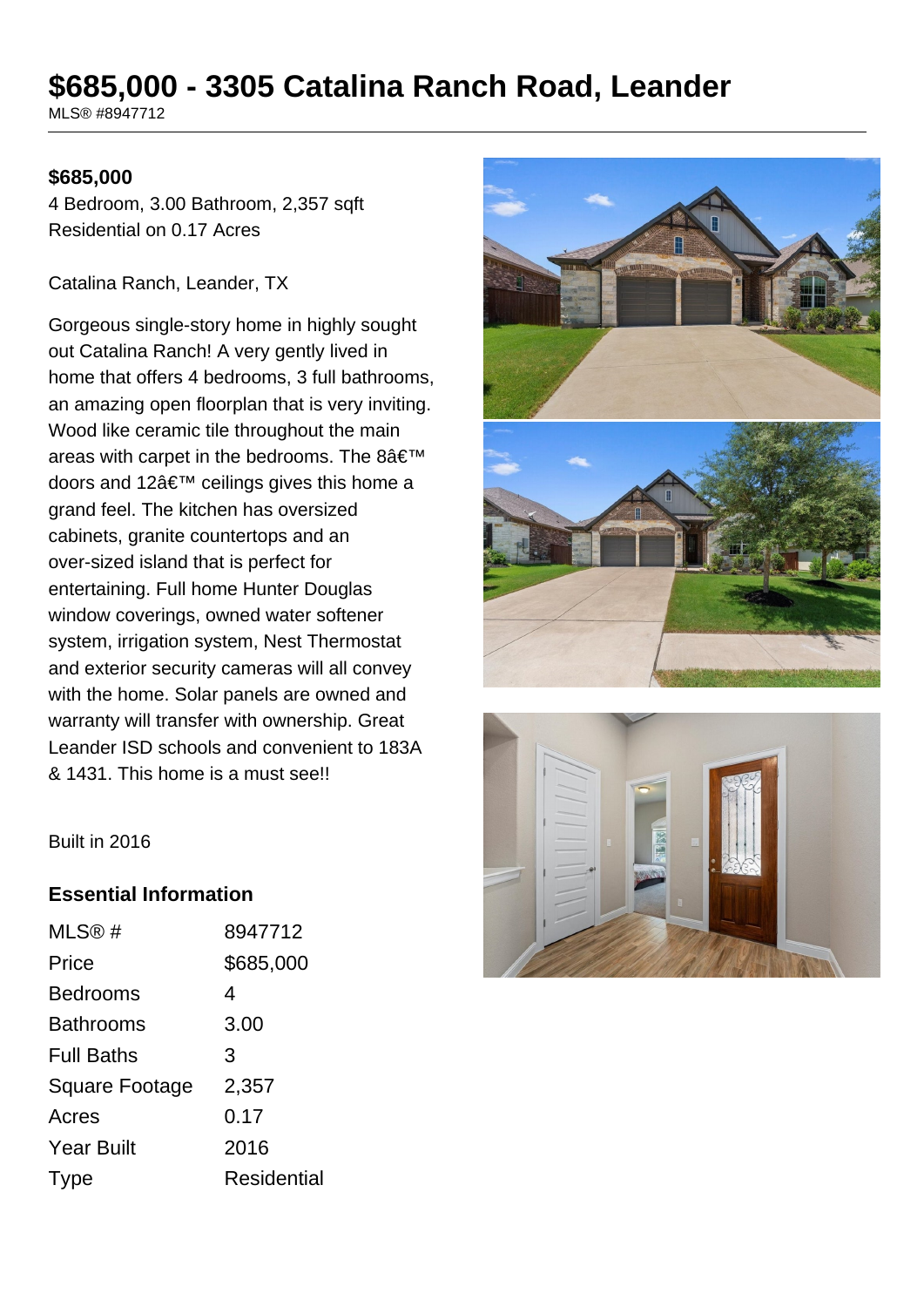| Sub-Type      | <b>Single Family Residence</b> |
|---------------|--------------------------------|
| <b>Status</b> | Active                         |

## **Community Information**

| Address      | 3305 Catalina Ranch Road |
|--------------|--------------------------|
| Area         | <b>CLN</b>               |
| Subdivision  | Catalina Ranch           |
| City         | Leander                  |
| County       | Williamson               |
| <b>State</b> | TX                       |
| Zip Code     | 78641                    |

### **Amenities**

| <b>Utilities</b>     | Cable Available, Natural Gas Connected, High Speed Internet Available,<br>Underground Utilities, Water Available |
|----------------------|------------------------------------------------------------------------------------------------------------------|
| <b>Features</b>      | Community Mailbox, Playground, Curbs                                                                             |
| Parking              | Garage, Garage Door Opener, Garage Faces Front                                                                   |
| <b>Garage Spaces</b> | 3                                                                                                                |
| Garages              | Garage Door Opener                                                                                               |
| Waterfront           | <b>None</b>                                                                                                      |

### **Interior**

| Interior                 | Carpet, Tile                                                                                                                                                                                                      |
|--------------------------|-------------------------------------------------------------------------------------------------------------------------------------------------------------------------------------------------------------------|
| Appliances               | Convection Oven, Dryer, Dishwasher, Exhaust Fan, Gas Cooktop,<br>Disposal, Gas Water Heater, Microwave, Refrigerator, Water Softener<br>Owned, Stainless Steel Appliance(s), Washer, Electric Oven, Range<br>Hood |
| Heating                  | Central                                                                                                                                                                                                           |
| # of Stories             | 1                                                                                                                                                                                                                 |
| <b>Stories</b>           | One                                                                                                                                                                                                               |
| <b>Exterior</b>          |                                                                                                                                                                                                                   |
| <b>Exterior Features</b> | Rain Gutters, Lighting                                                                                                                                                                                            |
| Lot Description          | Front Yard, Backs to Greenbelt/Park, Sprinklers In Front, Trees Medium<br>Size, Sprinklers In Rear                                                                                                                |
| Roof                     | <b>Shingle</b>                                                                                                                                                                                                    |

| Construction | <b>Brick, Masonry</b> |
|--------------|-----------------------|
|              |                       |

Foundation Slab

### **School Information**